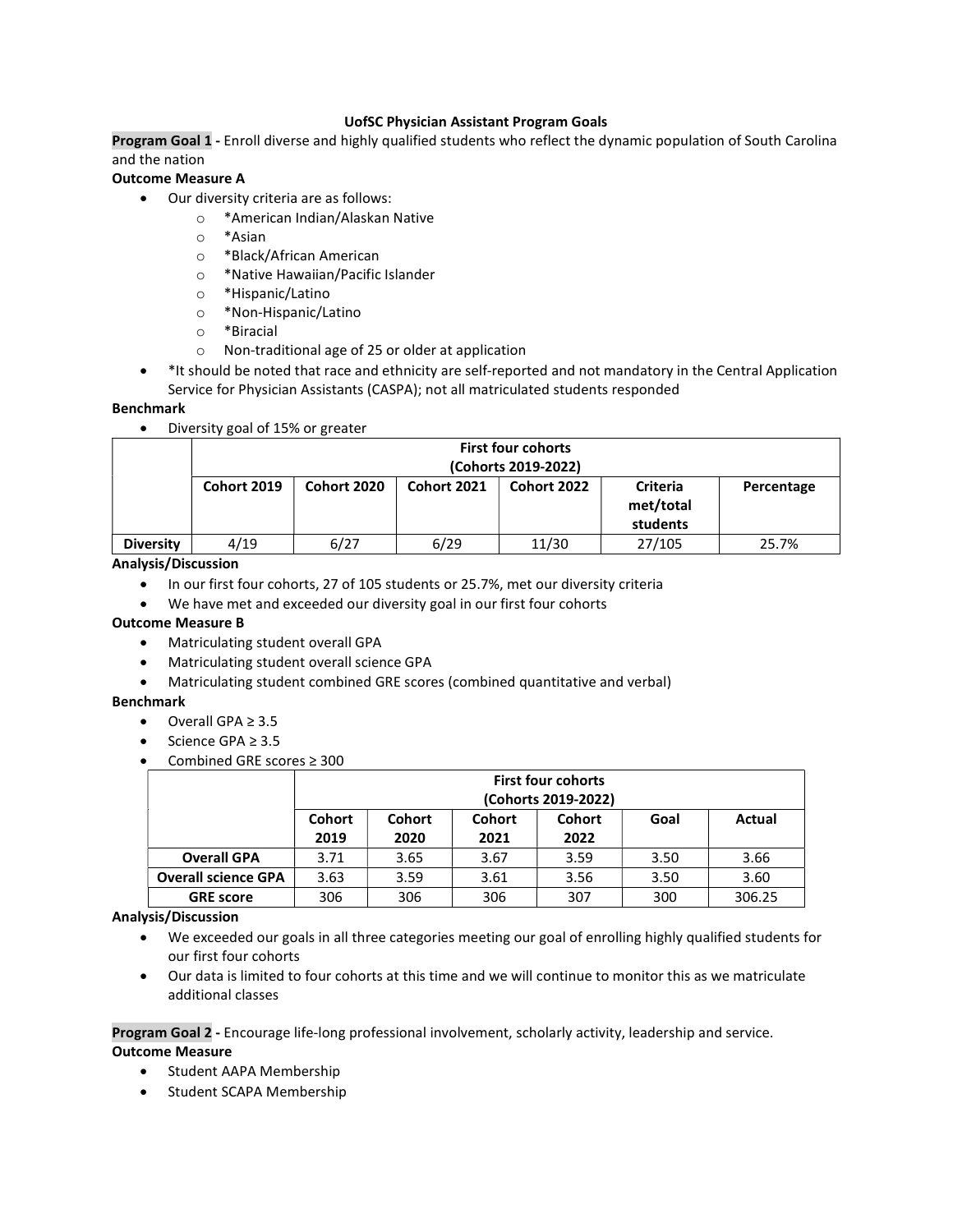- **•** Student Community Service hours
- Scholarly activity

## Benchmark

- AAPA student membership ≥ 80%
- SCAPA student membership ≥ 80%
- Community service ≥200 hours per class
- Poster, patient education material, case presentation, clinical review/research paper ≥ 90 items per class

|                                | <b>First four cohorts</b><br>(Cohorts 2019-2022)                                    |       |       |       |     |       |  |  |  |  |
|--------------------------------|-------------------------------------------------------------------------------------|-------|-------|-------|-----|-------|--|--|--|--|
|                                | Cohort<br>Cohort<br>Cohort<br><b>Cohort</b><br>Goal<br>2019<br>2020<br>2021<br>2022 |       |       |       |     |       |  |  |  |  |
| <b>AAPA Membership</b>         | 19/19                                                                               | 27/27 | 28/29 | 30/30 | 80% | 99.0% |  |  |  |  |
| <b>SCAPA Membership</b>        | 19/19                                                                               | 27/27 | 26/29 | 25/30 | 80% | 92.3% |  |  |  |  |
| <b>Community Service Hours</b> | 258                                                                                 | 788   |       |       | 200 | 523   |  |  |  |  |
| <b>Scholarly Activity</b>      | 91                                                                                  | 106   |       |       | 90  | 98.5  |  |  |  |  |

Analysis/Discussion

- We exceeded our goals in all four categories
- In our first four cohorts totaling 105 students, we had 104 student members of AAPA (99.0%), 97 student members of SCAPA (92.3%). Our inaugural graduating class in 2019 performed 258 hours of community service hours and produced 91 items of scholarly activity in their Capstone course. Our second cohort performed 788 hours of community service and produced 106 items of scholarly activity.

Program Goal 3 - Maintain a level of first-time PANCE pass rates that meets or exceeds the national average. Outcome Measure

- Our first-time PANCE pass rates as compared to the national average as published by the NCCPA Benchmark
	- Program first-time PANCE pass rate at or exceeding the national average

# **Program Summary Table**

|                                     | <b>Number of</b><br><b>Candidates</b> | <b>Number of</b><br><b>Candidates that</b><br>Passed | <b>Percent of Candidates</b><br>that Passed |  |  |  |  |
|-------------------------------------|---------------------------------------|------------------------------------------------------|---------------------------------------------|--|--|--|--|
| ALL PROGRAMS (2019):                |                                       |                                                      |                                             |  |  |  |  |
| <b>All Takers</b>                   | 9894                                  | 9554                                                 | 97%                                         |  |  |  |  |
| <b>First-Time Takers</b>            | 9774                                  | 9126                                                 | 93%                                         |  |  |  |  |
| PROGRAM 6063, Class of 2019 (2019): |                                       |                                                      |                                             |  |  |  |  |
| <b>All Takers</b>                   | 19                                    | 19                                                   | 100%                                        |  |  |  |  |
| <b>First-Time Takers</b>            | 19                                    | 18                                                   | 95%                                         |  |  |  |  |
|                                     |                                       |                                                      |                                             |  |  |  |  |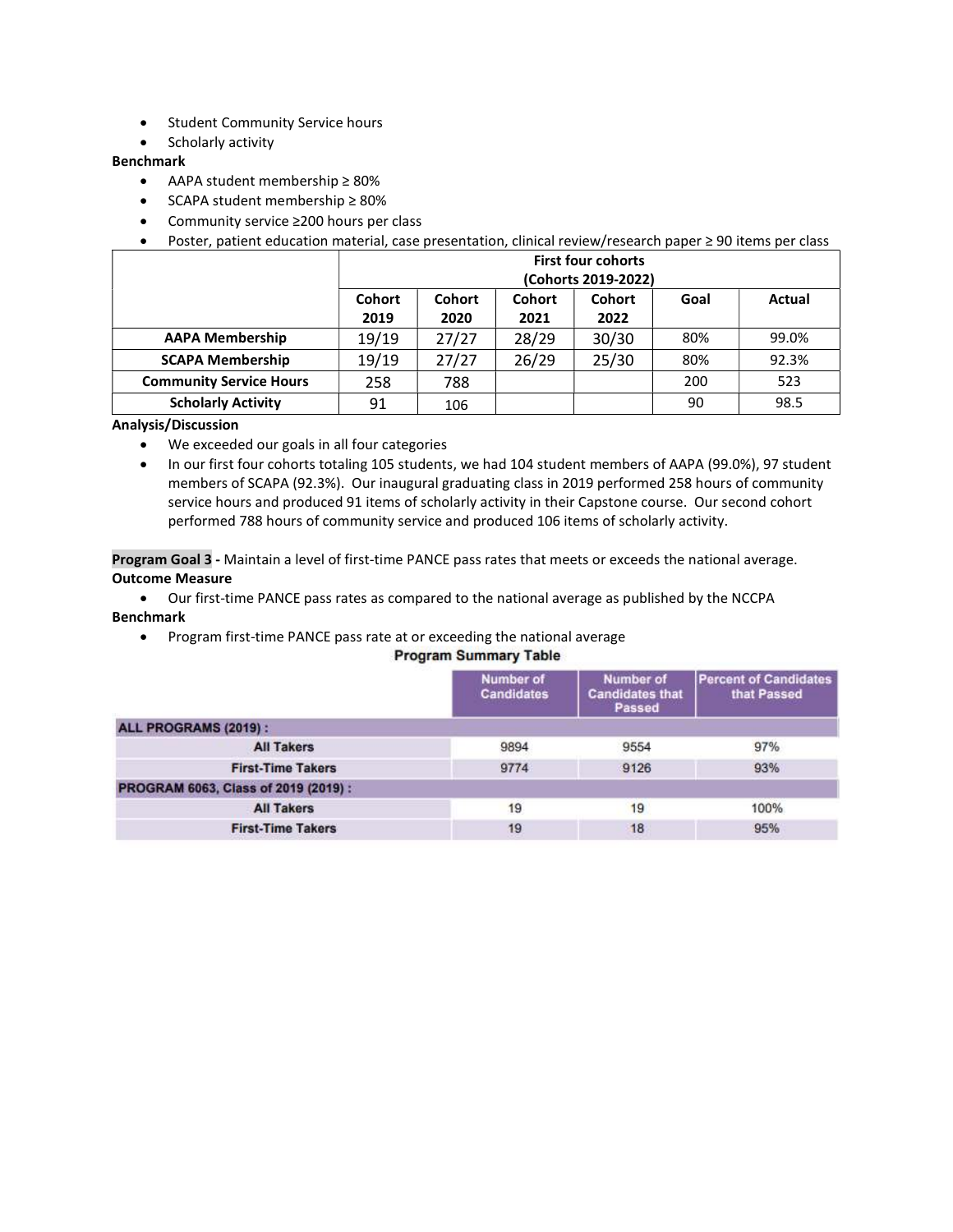Program Name: University of South Carolina School of Medicine

Program Number: 6063

Test Taker Status: All Test Takers

| Definitions of the report headings are provided at the end of the report.<br>All information is current as of the date the report was generated unless otherwise specified. |                                           |                          |                                                                   |                                             |                                            |                                            |                                                                                                         |                                                                                                 |
|-----------------------------------------------------------------------------------------------------------------------------------------------------------------------------|-------------------------------------------|--------------------------|-------------------------------------------------------------------|---------------------------------------------|--------------------------------------------|--------------------------------------------|---------------------------------------------------------------------------------------------------------|-------------------------------------------------------------------------------------------------|
| <b>Class</b>                                                                                                                                                                | <b>Class</b><br><b>Graduation</b><br>Year | <b>Group</b>             | Number of<br><b>Candidates</b><br><b>Who Took</b><br><b>PANCE</b> | <b>Number</b><br>of Exam<br><b>Attempts</b> | <b>Number</b><br>of Exams<br><b>Passed</b> | <b>Program</b><br><b>Exam Pass</b><br>Rate | <b>National</b><br><b>Exam Pass</b><br><b>Rate for the</b><br><b>Class</b><br><b>Graduation</b><br>Year | $%$ of<br><b>Candidates</b><br><b>Who</b><br><b>Ultimately</b><br><b>Passed</b><br><b>PANCE</b> |
| Class of 2019                                                                                                                                                               | 2019                                      | <b>All Takers</b>        | 19                                                                | 20                                          | 19                                         | 95%                                        | 91%                                                                                                     | 100%                                                                                            |
|                                                                                                                                                                             |                                           | <b>First Time Takers</b> | 19                                                                | 19                                          | 18                                         | 95%                                        | 93%                                                                                                     | 100%                                                                                            |
| Class of 2020                                                                                                                                                               | 2020                                      | <b>All Takers</b>        | 27                                                                | 28                                          | 27                                         | 96%                                        | Available<br>01/01/2021                                                                                 | 100%                                                                                            |
|                                                                                                                                                                             |                                           | <b>First Time Takers</b> | 27                                                                | 27                                          | 26                                         | 96%                                        | Available<br>01/01/2021                                                                                 | 100%                                                                                            |

## Analysis/Discussion

 We exceeded our goal. Our first-time PANCE pass rate in 2019 was 95%; all takers was 100%. The 2019 national average first-time PANCE pass rate was 93%. Our first-time PANCE pass rate in 2020 was 96%; all takers was 100%. We are awaiting the national average that will be released at the first of the year 2021.

Program Goal 4 - Maintain an overall graduation rate of 94 percent (current PAEA national average) or better for entering University of South Carolina Physician Assistant students.

## Outcome Measure

Yearly graduation rate

Benchmark

Graduation rate ≥ 94%

| <b>Program Graduation Rates</b> |       |     |  |  |  |  |
|---------------------------------|-------|-----|--|--|--|--|
| Cohort 2019                     | 19/20 | 95% |  |  |  |  |
| Cohort 2020                     | 27/29 | 93% |  |  |  |  |
| Overall                         | 46/49 | 94% |  |  |  |  |

## Analysis/Discussion

We met our goal. Our graduation rate was 95% in 2019 and 93% in 2020. Cohorts graduate each May.

Program Goal 5 - Maintain an accredited program with an innovative curriculum that prepares entry-level graduates for the contemporary practice of medicine.

## Outcome Measure A

Accreditation Status

#### Benchmark

- Maintain Accreditation through the ARC-PA
- Our accreditation status is currently "Accreditation-Probation" as designated by the ARC-PA

#### Analysis/Discussion

 Our accreditation status is currently "Accreditation-Probation" and we have maintained accreditation since 2016 which met this goal

#### Outcome Measure B

- Innovative curriculum
- Interprofessional courses
- Point-of-care ultrasound (POCUS)

# Benchmark

- ≥ 3 interprofessional courses
- ≥ 3 courses that have POCUS embedded in them